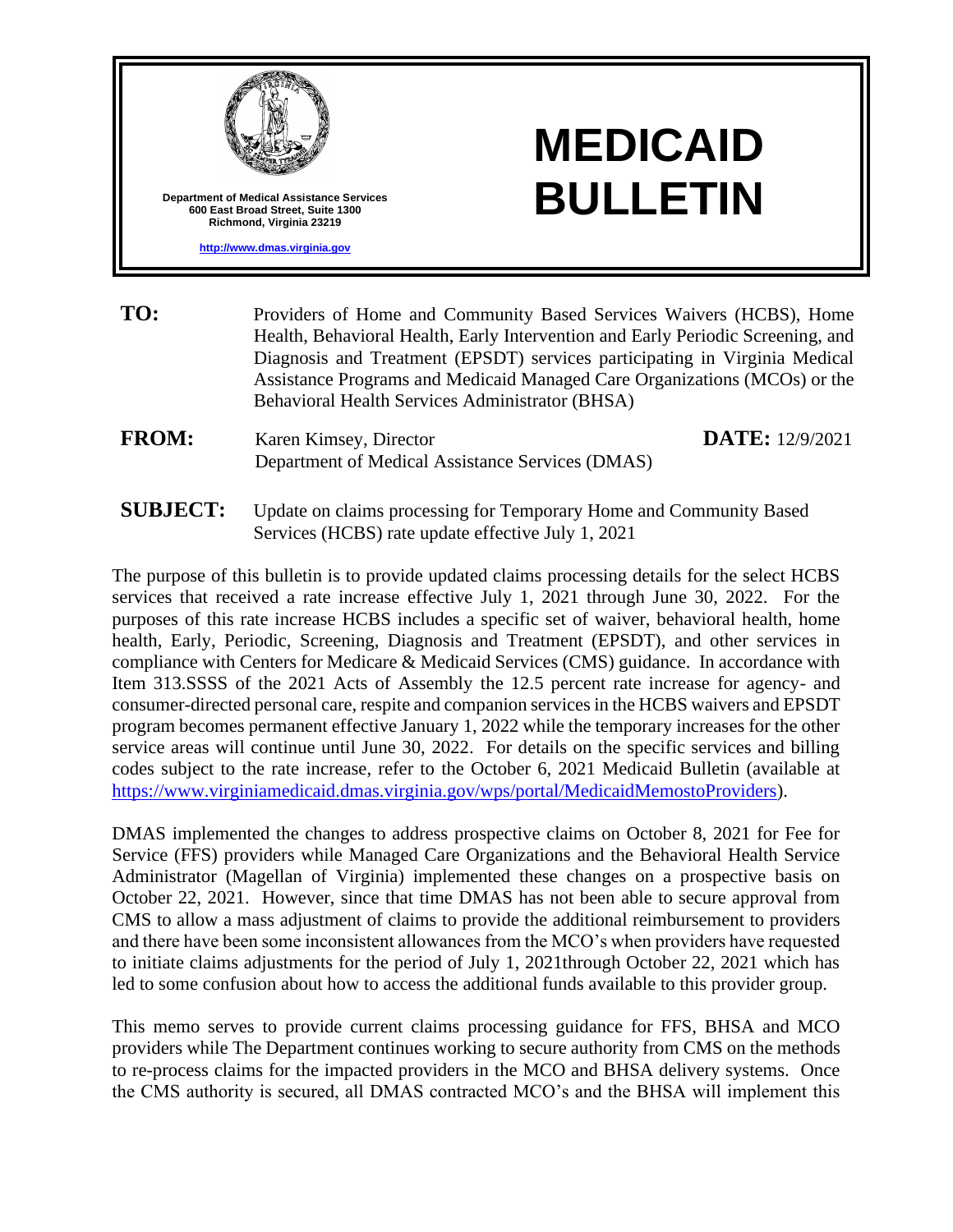Medicaid Bulletin: Update on claims processing for Temporary Home and Community Based Services (HCBS) rate update effective July 1, 2021 DATE: 12/9/2021 Page 2

automated mass claims re-processing option for their network providers regardless of any timely filing rules because the claims in need of adjustment have already been adjudicated. Please note that any new, adjusted or resubmitted claims, not previously submitted for adjudication must abide by timely filing rules as defined in chapter 5 of DMAS program manuals or in the MCO or BHSA provider contracts. *It is important to note that any provider who voids and submits adjusted claims for the higher rate amount should confirm that the voided claim was adjudicated successfully before submitting an adjusted claim to avoid processing errors due to the duplicated claims.*

# **Retrospective Claims**

The Department of Medical Assistance Services (DMAS) continues work with our partners at CMS to obtain authorization to adjust previously billed and adjudicated claims with dates of services between July 1, 2021 and October 22, 2021. DMAS is also working with the MCOs and the BHSA (Magellan of Virginia), to operationalize plans for this process to be prepared once authorization is granted. The State is seeking options to alleviate provider burden in this process and subsequent information will be made available in a memo once CMS provides guidance to the State.

DMAS and the MCOs are working to develop a process and timeline to adjust payments for Consumer-Directed (CD) services delivered and paid between July 1, 2021 and October 7, 2021. Employers of Record (EORs) and attendants will be notified of the timeline when it is determined.

Please note that any FFS claims that were adjudicated by the DMAS Medicaid Management and Information System (MMIS) will not be reprocessed due to MMIS system limitations as the new Medicaid Enterprise System (MES) is being implemented. **FFS providers must submit adjusted claims to receive any retrospective rate increases.** DMAS will continue to explore options to resolve this process through MMIS and MES but as of this writing date unfortunately there is no other option.

| <b>Delivery System</b> | <b>Action Required</b>                                                                               | <b>Potentially</b><br><b>Eligible</b><br>for<br><b>Automated</b><br><b>Retrospective</b><br>Reprocessing by<br><b>MCO/BHSA?</b> | <b>Notes</b>                                                                                       | Provider<br><b>Options</b><br>to<br><b>Receive</b><br>Rate<br><b>Increases</b>                    |
|------------------------|------------------------------------------------------------------------------------------------------|---------------------------------------------------------------------------------------------------------------------------------|----------------------------------------------------------------------------------------------------|---------------------------------------------------------------------------------------------------|
| <b>FFS</b>             | Submit<br>Adjustments and<br>Voids According<br>Chapter<br>5<br>to<br><b>Billing</b><br>Instructions | N <sub>o</sub>                                                                                                                  | <b>MMIS</b><br>System<br>Prohibits<br>Freeze<br>Automated<br><b>Mass</b><br>Claims<br>Reprocessing | <b>FFS</b><br>Providers<br>must submit<br>adjusted<br>claims<br>to<br>receive<br>rate<br>increase |
| <b>BHSA</b>            | Submit<br>Adjustments                                                                                | Yes                                                                                                                             | <b>Mass</b><br>Automated<br>Reprocessing<br>1S                                                     | Wait<br>for<br>retrospective                                                                      |

### **Temporary Retrospective Claims Processing Guidelines** *(while awaiting CMS Approval)*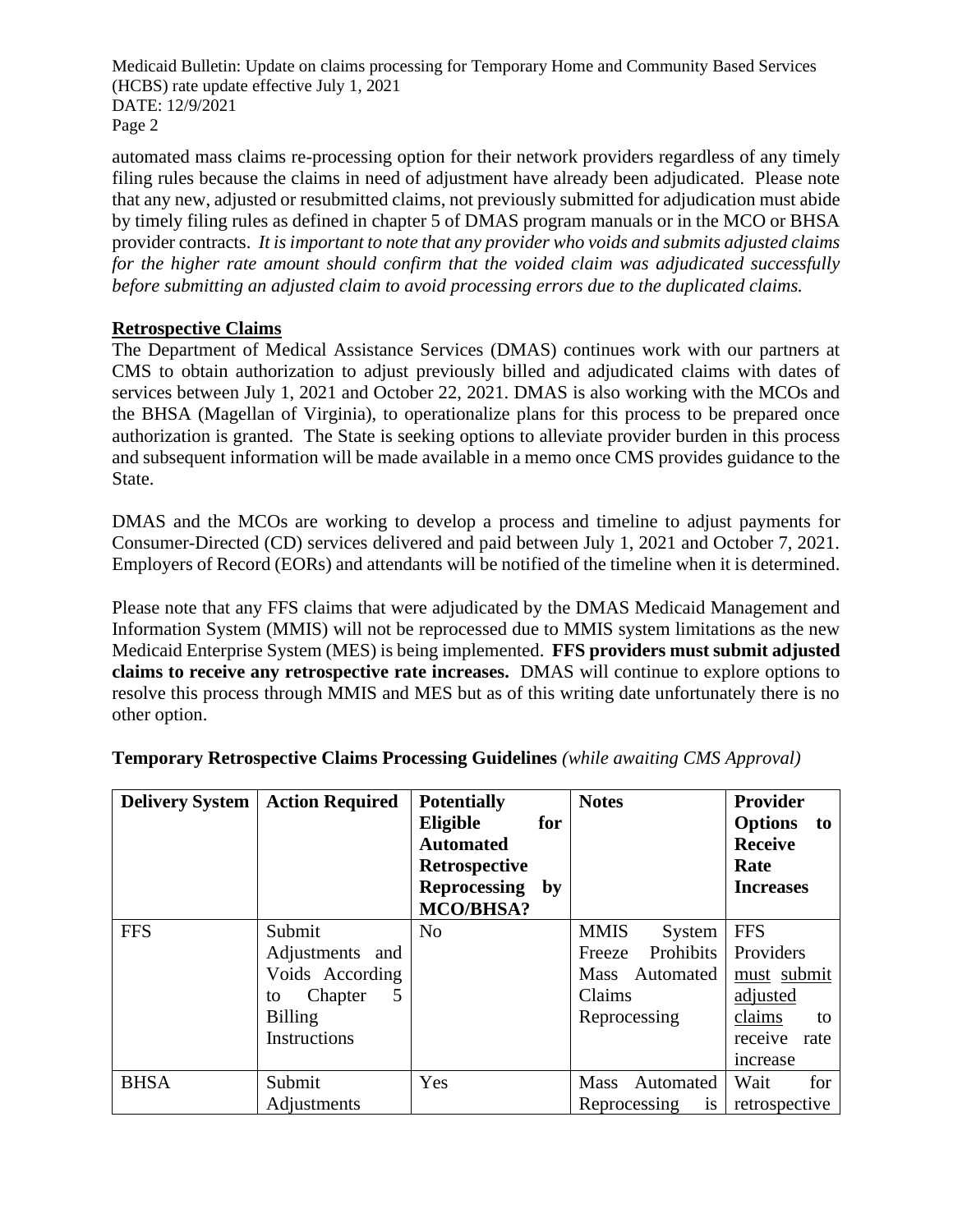Medicaid Bulletin: Update on claims processing for Temporary Home and Community Based Services (HCBS) rate update effective July 1, 2021 DATE: 12/9/2021

# Page 3

|                   | According<br>to               |     | Contingent Upon           | reprocessing            |
|-------------------|-------------------------------|-----|---------------------------|-------------------------|
|                   | <b>BHSA</b><br><b>Billing</b> |     | <b>CMS</b> Approval       | adjust<br><sub>or</sub> |
|                   | Instructions                  |     |                           | claims                  |
| <b>MCO</b>        | Submit                        | Yes | Mass Automated            | for<br>Wait             |
|                   | Adjustments<br><sub>or</sub>  |     | Reprocessing<br>1S        | retrospective           |
|                   | Corrected Claims              |     | Contingent Upon           | reprocessing            |
|                   | According<br>to               |     | <b>CMS</b> Approval       | adjust<br><sub>or</sub> |
|                   | MCO<br><b>Billing</b>         |     |                           | claims                  |
|                   | Instructions                  |     |                           |                         |
| Consumer          | Follow                        | Yes | <b>DMAS</b><br>the<br>and | Wait<br>for             |
| Directed          | instructions                  |     | <b>MCOs</b><br>are        | instructions            |
| (MCO)<br>Services | provided by your              |     | working<br>to             | or guidance             |
| and FFS)          | fiscal agents                 |     | develop a process         | on processes            |
|                   |                               |     | and timeline to           | provided by             |
|                   |                               |     | adjust payments           | fiscal<br>your          |
|                   |                               |     |                           | agents                  |

# **MCO and BHSA Provider Claims Processing Resources:**

### **Aetna**

https://www.aetnabetterhealth.com/content/dam/aetna/medicaid/virginia/provider/pdf/provider [manual\\_2021.pdf](https://www.aetnabetterhealth.com/content/dam/aetna/medicaid/virginia/provider/pdf/provider_manual_2021.pdf)

#### **Anthem**

[https://providernews.anthem.com/virginia/article/essential-information-you-need-to-submit-edi](https://providernews.anthem.com/virginia/article/essential-information-you-need-to-submit-edi-corrected-claims-3)[corrected-claims-3](https://providernews.anthem.com/virginia/article/essential-information-you-need-to-submit-edi-corrected-claims-3)

## **Molina**

<https://www.molinahealthcare.com/providers/va/medicaid/resources/provider-materials.aspx> **Optima**

[https://www.optimahealth.com/documents/provider-orientation/003-job-aid-view-claim-status](https://www.optimahealth.com/documents/provider-orientation/003-job-aid-view-claim-status-submit-reconsideration-online.pdf)[submit-reconsideration-online.pdf](https://www.optimahealth.com/documents/provider-orientation/003-job-aid-view-claim-status-submit-reconsideration-online.pdf)

### **United Healthcare**

[UHCprovider.com Home | UHCprovider.com](https://www.uhcprovider.com/)

**Virginia Premier:** 

<https://www.virginiapremier.com/wp-content/uploads/ProviderCorrectedClaimUpdate.pdf> **BHSA-Magellan of Virginia**

[www.MagellanHealth.com/Provider](http://www.magellanhealth.com/Provider)

# **Temporary HCBS rate update**

New rates are posted on the DMAS website.

• Waiver rates are provided at [https://www.dmas.virginia.gov/for-providers/long-term](https://www.dmas.virginia.gov/for-providers/long-term-care/waivers/)[care/waivers/](https://www.dmas.virginia.gov/for-providers/long-term-care/waivers/) under "CCC Plus Waiver Rates" and "Developmental Disabilities Waiver Rates".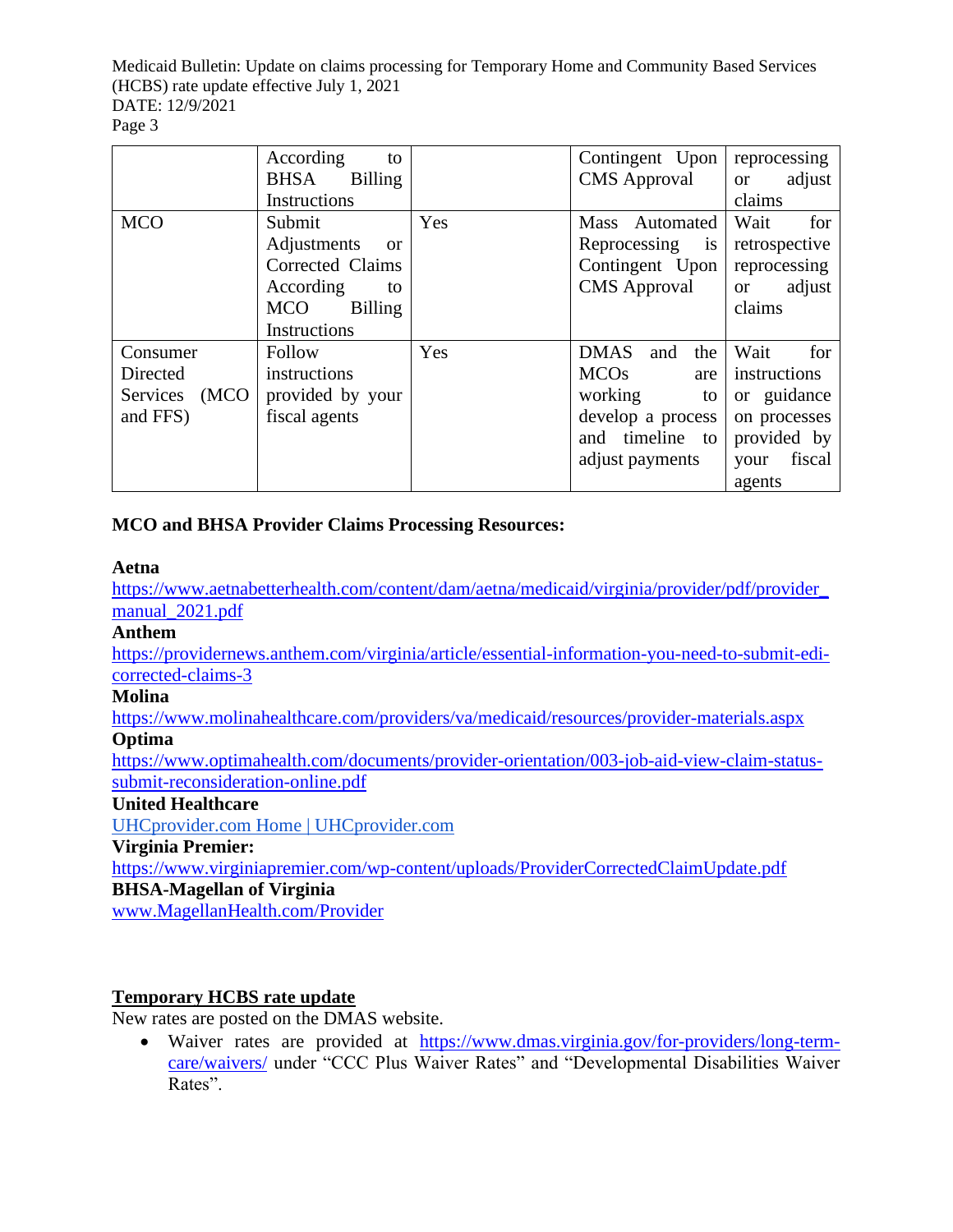Medicaid Bulletin: Update on claims processing for Temporary Home and Community Based Services (HCBS) rate update effective July 1, 2021 DATE: 12/9/2021

Page 4

- ARTS rates are provided at https://www.dmas.virginia.gov/for-providers/addiction-andrecovery-treatment-services/information-and-provider-map/ under the "ARTS Reimbursement Structure" link.
- Mental Health service rates are provided at: https://www.dmas.virginia.gov/for-
- providers/behavioral-health/
- Home Health rates are provided at https://www.dmas.virginia.gov/for-providers/ratesetting/ under "Home Health".
- Service rates that are not published under a specific program or a waiver rate sheets can be checked by using our code search webpage at https://www.dmas.virginia.gov/forproviders/general-information/procedure-fee-files-cpt-codes/. Procedure codes that start with a number can use our "Search CPT codes" function. Procedure codes that start with a letter need to be searched manually in our "HCPC Codes" file.

| PROVIDER CONTACT INFORMATION & RESOURCES                                                                                                                                                                                                                                                                                                                                                                                                                                    |                                        |  |  |  |
|-----------------------------------------------------------------------------------------------------------------------------------------------------------------------------------------------------------------------------------------------------------------------------------------------------------------------------------------------------------------------------------------------------------------------------------------------------------------------------|----------------------------------------|--|--|--|
| Virginia Medicaid Web Portal<br><b>Automated Response System (ARS)</b><br>Member eligibility, claims status,<br>payment status, service limits, service<br>authorization status, and remittance<br>advice.                                                                                                                                                                                                                                                                  | www.virginiamedicaid.dmas.virginia.gov |  |  |  |
| <b>Medicall (Audio Response System)</b><br>Member eligibility, claims status,<br>payment status, service limits, service<br>authorization status, and remittance<br>advice.                                                                                                                                                                                                                                                                                                 | 1-800-884-9730 or 1-800-772-9996       |  |  |  |
| <b>KEPRO</b><br>Service authorization information for<br>fee-for-service members.                                                                                                                                                                                                                                                                                                                                                                                           | https://dmas.kepro.com/                |  |  |  |
| <b>Provider Appeals</b><br>DMAS launched an appeals portal in<br>2021. You can use this portal to file<br>appeals and track the status of your<br>appeals. Visit the website listed for<br>appeal resources and to register for the<br>portal.                                                                                                                                                                                                                              | https://www.dmas.virginia.gov/appeals/ |  |  |  |
| <b>Managed Care Programs</b><br>Medallion 4.0, Commonwealth Coordinated Care Plus (CCC Plus), and Program of All-Inclusive Care for<br>the Elderly (PACE). In order to be reimbursed for services provided to a managed care enrolled<br>individual, providers must follow their respective contract with the managed care plan/PACE<br>provider. The managed care plan may utilize different guidelines than those described for Medicaid fee-<br>for-service individuals. |                                        |  |  |  |
| <b>Medallion 4.0</b>                                                                                                                                                                                                                                                                                                                                                                                                                                                        | http://www.dmas.virginia.gov/#/med4    |  |  |  |
| <b>CCC Plus</b>                                                                                                                                                                                                                                                                                                                                                                                                                                                             | http://www.dmas.virginia.gov/#/cccplus |  |  |  |

###